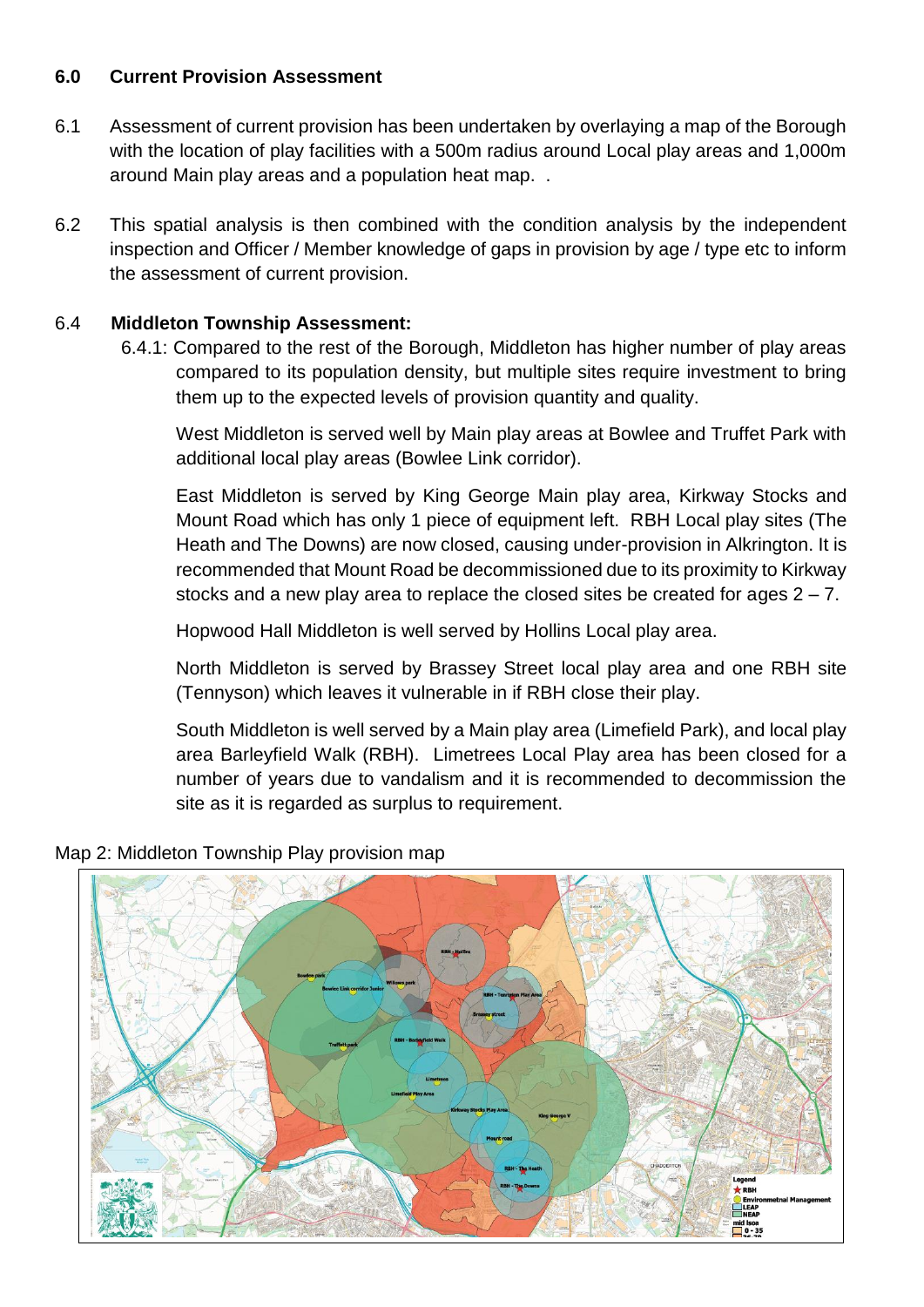6.4.2 West Middleton Play areas are in need of investment, with the exception of Truffet Park Main Play Area (below left) which is in good condition and has a good range of equipment. Bowlee link corridor site and Bowlee Park sites are in need of investment to improve play quality, to increase the number of children that can play at any one time and to ensure all age ranges are catered for. It is anticipated that housing developments proposed for the area will increase the level of demand and mean additional play items are required during the period of this strategy.



- 6.4.3 East Middleton King George V facility has been upgraded late 2019 (see picture above right). Kirkway Stocks is a good quality play areas but Mount Road has 1 remnant piece of equipment and is close to a good play area at Kirkways stocks and therefore should be decommissioned. A new play area is required in the South of Alkrington to replace the closed RBH play areas.
- 6.4.4 Hopwood Hall Middleton is served by Hollins Local play area. The current provision is average and s106 funding available for the ward should be used at this site to ensure that the standard is improved, replacing equipment removed in recent years with better and more modern equipment.
- 6.4.5 North Middleton Council run site, Brassey Street, is in need of a general update to existing equipment to improve play value and number of children who can use the equipment at the same time.

Tennyson (RBH) Play area is considered poor for toddler / junior play and additional equipment is recommended. RBH would need to commit to the future of this play area for any potential future s106 to be allocated to the play area. Other than that it would be RBH responsibility to improve the site.

6.4.6 South Middleton Limefield Park is reasonably good quality play area but will require investment over the next  $5 - 7$  years. Limetrees has been closed for a number of years after vandalism and given that it is overlapping provision with the Main Play area site at Limefield it is recommended for decommissioning.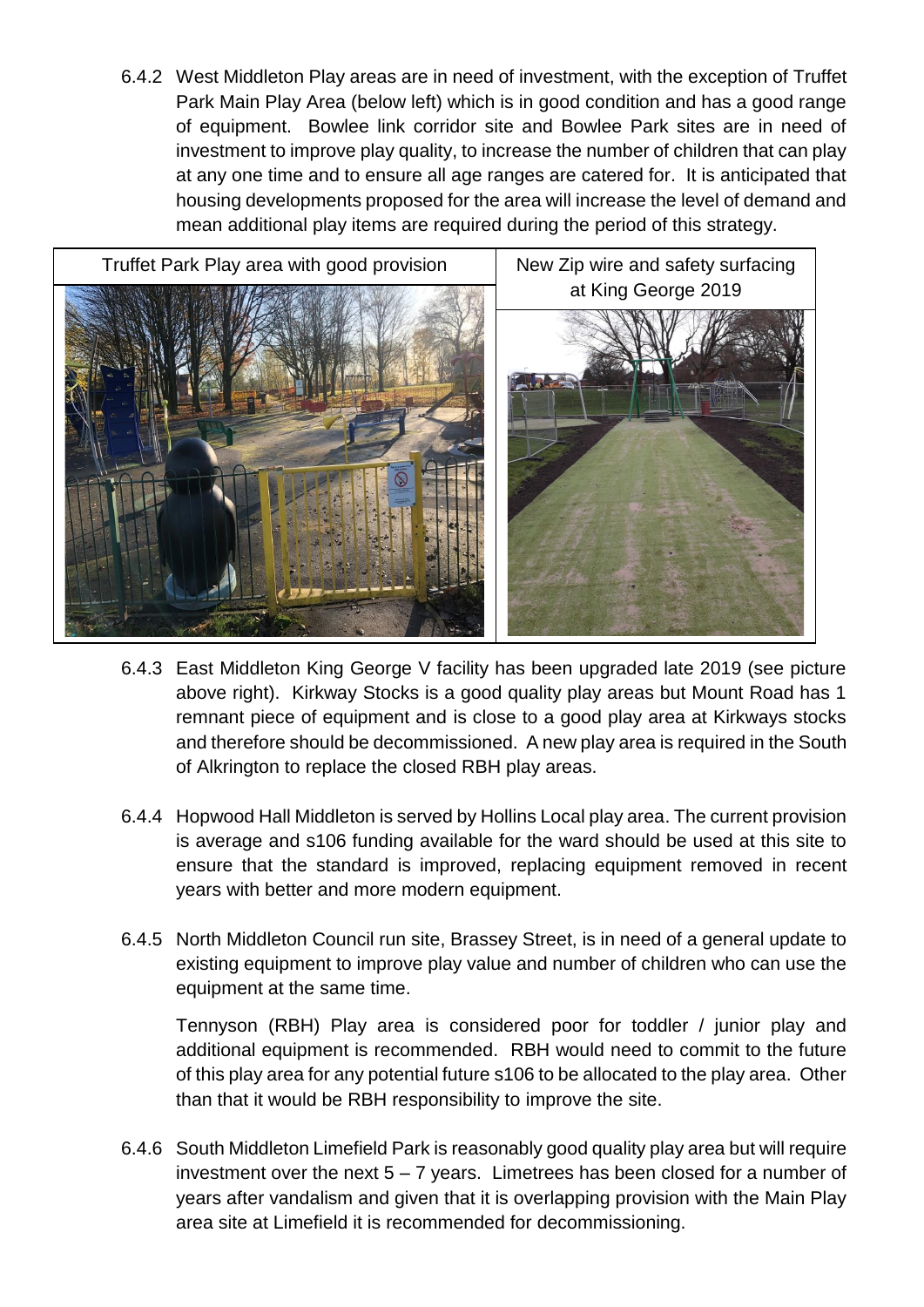Barleyfield Walk is a modern site but some additional equipment is recommended by the end of this 10 year strategy.

Members from South Ward have requested an additional play area in Alkrington in their Ward next to the school but there is no s106 funding to enable this at present. If s106 funding became available it would be a Member decision if they wanted to prioritise this or Limefield Park, MUGA, outdoor gym or play area investment.

6.4.7 Disability access and inclusion is poor. Investment is required to multiple sites for access paths. Investment is also required to new play equipment that is accessible. For example the roundabout in the play areas at Truffet Park pictured below left is not flush mounted and Kirkway stocks pictured below right has a nondisability access standard path with playground equipment to the side of it with no connecting path,



- 6.4.8 The Skate facilities for Middleton Township are located in Limefield Park and are a good quality steel construction. No further investment is required now but in circa 10 years consideration will need to be made about potential replacement.
- 6.4.9 One MUGA is located at Willows Park (next to Burnside community centre). This is insufficient provision. It is recommended that a MUGA is installed in the derelict space at Limefield Park to the side of the skate park.
- 6.4.12 Outdoor gyms are located at Limefield Park and Kirkway Stocks. Ideally there would be additional fitness provision at Truffet Park to cater for Langley, an area of health deprivation. The equipment at Limefield Park is at the end of its lifespan and multiple pieces need urgent replacement in 2020
- 6.4.13Summary of Middleton Current Provision Recommendations:
	- Mid-level investment is required at multiple sites as detailed above at Bowlee Link Corridor, Bowlee Park, Brassey Street, Tennyson
	- Closure of RBH sites means that a new Council maintained sites in Alkrington is required to replace those lost play areas.
	- Disability access is poor and is in urgent need of investment.
	- MUGA provision is insufficient and a new facility is recommended for Limefield Park
	- Outdoor gym investment is required to make Limefield equipment safe and to ensure provision for Langley